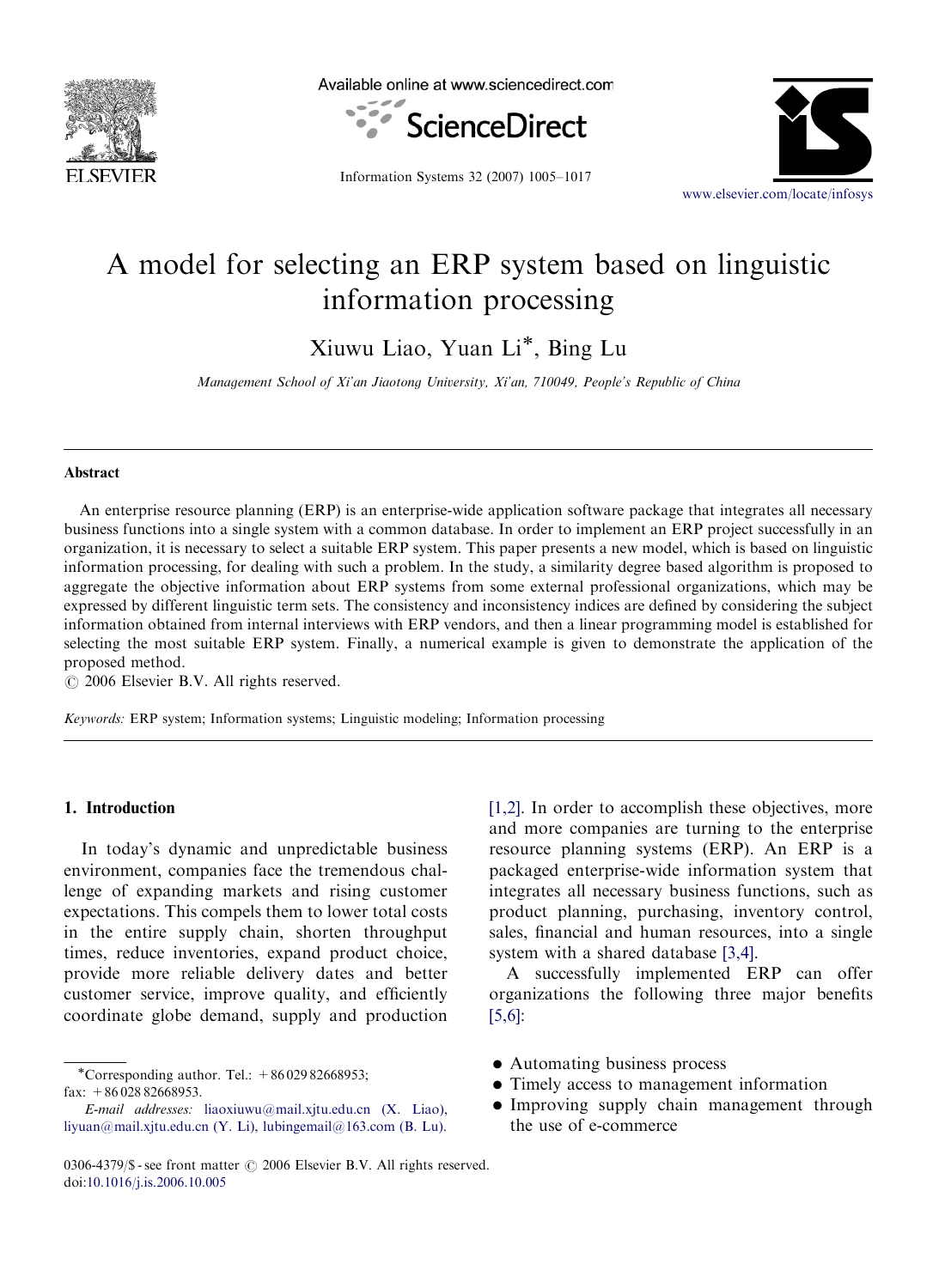In the past few years, thousands of companies around the world have implemented ERP systems. The number of companies that plan to implement ERP is growing rapidly. Since the early to mid-1990s, the ERP software market has been and continues to be one of the fastest growing segments of the information technology (IT) industry [\[7\].](#page--1-0) AMR Research, an authoritative market forecast institution in America, indicated that the ERP market would grow at annual rate of 37% in recent 5 years. The sales of the ERP packaged software are estimated to be around \$20 billion by the year 2000 and the eventual market size is predicted to be around \$1 trillion by the year 2010 [\[8\].](#page--1-0) Even in China, a developing country, ERP has also become a main product in the software market and the sales have approached 600 million RMB in the first half of 2002 [\(\[9–11\]\)](#page--1-0). Surprisingly, given the significant investment in resources and time, many companies did not achieve success in ERP implementation. It is estimated that the failure rate of ERP implementation ranges from 40% to 60% or higher [\[2\]](#page--1-0). Some surveys and researches indicate that successful outcome is also not guaranteed even under ideal circumstances. Researchers consider that the factors such as organizational change and process reengineering, the enterprise-wide implications, the high resource commitment, and high potential business benefits and risks associated with ERP systems make the implementation a much complex exercise [\[12,13\].](#page--1-0) It is therefore not surprising that numerous companies have abandoned their ERP projects before completion or have failed to achieve their business objectives after implementation [\[14\].](#page--1-0) Many experts and scholars have investigated this issue from various angles. Some provide valuable insights into ERP implementation process and others identify a variety of factors that can be considered to be critical to the success of an ERP implementation. These factors include top management support, business plan and vision, organizational change management and culture, business process re-engineering (BPR), data accuracy, education and training, and vendor selection and support, etc. [\(\[2,3,5,12,13,15–20\]\)](#page--1-0). A successful ERP project involves managing business process change, selecting an ERP software system, implementing this system, and examining the practicality of the system. However, a wrong ERP system selection would either fail the project or weaken the system to an adverse impact on company performance. Due to limitations in available resources, the complexity of ERP systems, and the diversity of alternatives, it is often difficult for an organization to select a suitable ERP system [\[21\].](#page--1-0)

The complexity of ERP system makes it difficult for a single decision maker to consider all aspects of problem. The organization which plans to implement ERP project usually employs multiple experts from different sections in selection process. ERP system selection, therefore, can be viewed a multiattribute group decision-making (MAGDM) problem. It involves multiple attributes, which are not easy to quantify. So decision makers must deal with vague or imprecise information in the evaluation process of ERP system. A reasonable approach for dealing with such a problem may be to use linguistic assessment to represent the subjective judgment of decision makers by means of linguistic variables, that is, variables whose values are words or sentences in a natural or artificial language [\[22,23\].](#page--1-0) Each linguistic value is characterized by a label and a semantic value. The label is a word or sentence belonging to a linguistic term set and semantic value is a fuzzy subset in a universe of discourse [\[24\].](#page--1-0) After Zadeh introduced fuzzy set theory to deal with vague problems, linguistic variables have been used in approximate reasoning within the framework of fuzzy set theory to handle the ambiguity in evaluating data and the vagueness of linguistic expression. Thus, the fuzzy linguistic approach is appropriate for some problems in which information may be qualitative, or quantitative information may not be stated precisely. So far, a number of MAGDM approaches have been proposed for dealing with linguistic assessment information in literatures ([\[24–32\]](#page--1-0)). These methods can be briefly classified into the following three categories [\[33\]](#page--1-0)

- (1) The approximative computational model based on the Extension Principle.
- (2) The ordinal linguistic computational model.
- (3) The 2-tuple linguistic computational model.

The models in the first category transforms linguistic assessment information into fuzzy numbers and uses fuzzy arithmetic based on the Extension Principle to make computations over these fuzzy numbers. The use of fuzzy arithmetic increases the vagueness of the results. The results obtained by the fuzzy arithmetic are fuzzy numbers that usually do not match any linguistic term in the initial term set, so a linguistic approximation process is needed to express the result in the original